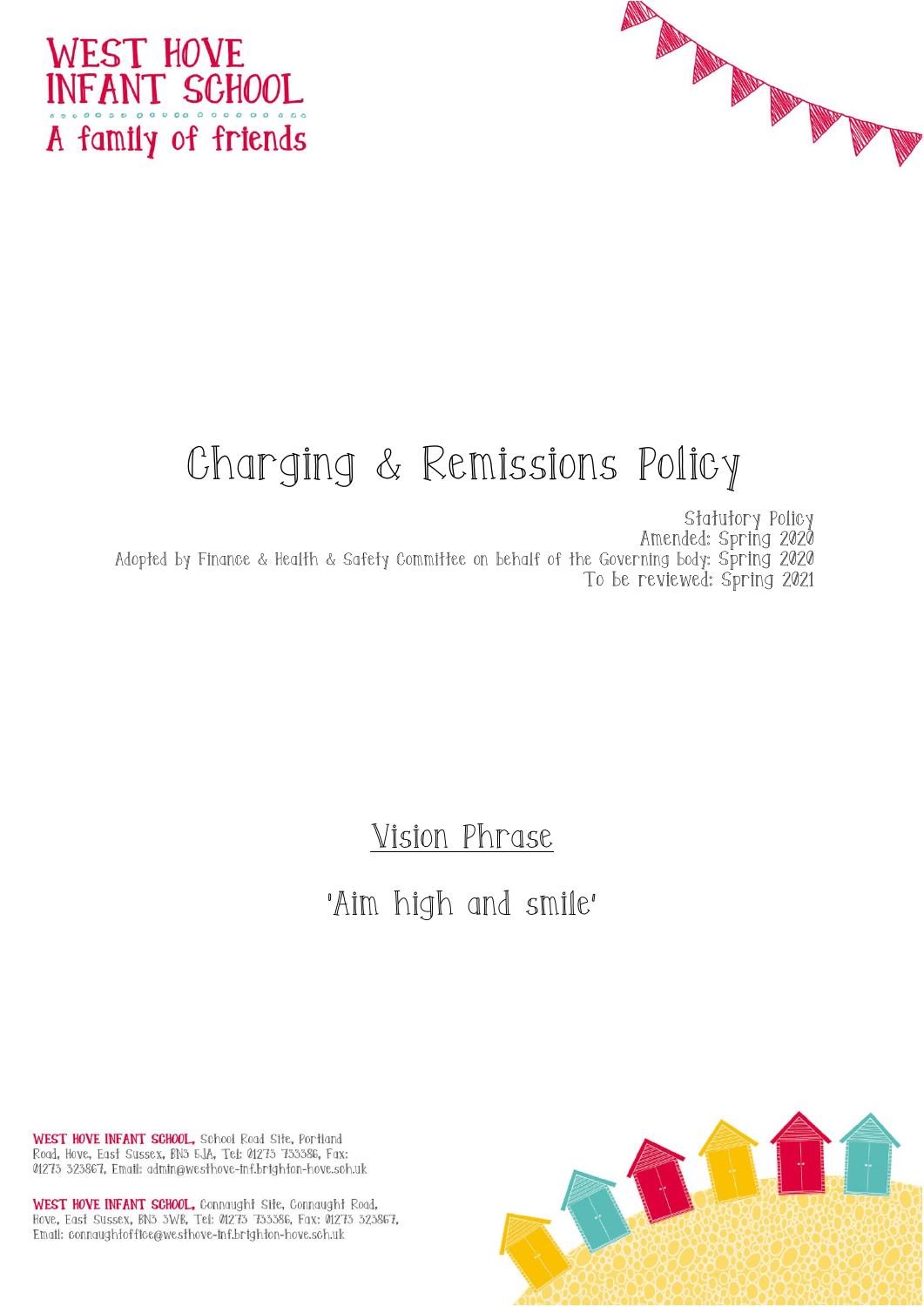### **Policy on Charges for School Activities**

The Education Reform Act 1988 contains 'Charging Clauses' which require every Local Authority and school Governing Body to have a stated policy on charging, remission and voluntary contributions. In response to the Act, the Governing Body agreed this school's policy as follows:

#### **1. Introduction**

At West Hove Infant School, we try to give the children exciting learning opportunities to enable them to have high self-esteem and to equip them with the knowledge and attitudes which they need to become responsible and achieving adults.

1.1 All education during school hours is free. We do not charge for any activity undertaken as part of the National Curriculum, but there will also be other activities and trips, which can only take place with financial support from the parents/carers.

1.2 The aim of the charging policy is to:

- To extend the range of educational activities available to children.
- To ask parents/carers to pay, on a voluntary basis, for activities which would otherwise not be available.
- To make suitable arrangements to spread any payments over a period to help families on low incomes.
- To use part of our Pupil Premium to subsidise school trips and activities for children in receipt in Pupil Premium

#### **2. Voluntary Contributions**

2.1 When organising school trips or visits, which enrich the curriculum and educational experience of the children, the school invites parents/carers to contribute to the cost of the trip. All contributions are voluntary. If a trip or visit goes ahead, it may include children whose families have not paid any contribution. We do not treat these children differently from others. The school is aware of individual family needs and offers support when necessary.

2.2 If families wish their child to take part in a school trip or activity, but are unwilling or unable to make a voluntary contribution, we do allow the child to participate fully in that trip or activity. Sometimes, the school pays additional costs to support the activity. Families have the right to know how each activity is funded. The school will provide this information on request.

2.3 If the school does not receive sufficient voluntary contributions, the school reserves the right to cancel a trip or visit.

#### **3. Breakages & Fines**

3.1 The Governors reserve the right to ask parents/carers to pay for the cost of replacing any item such as:

- Broken windows
- Defaced/damaged or lost books
- Any item damaged as a result of unsatisfactory pupil behaviour